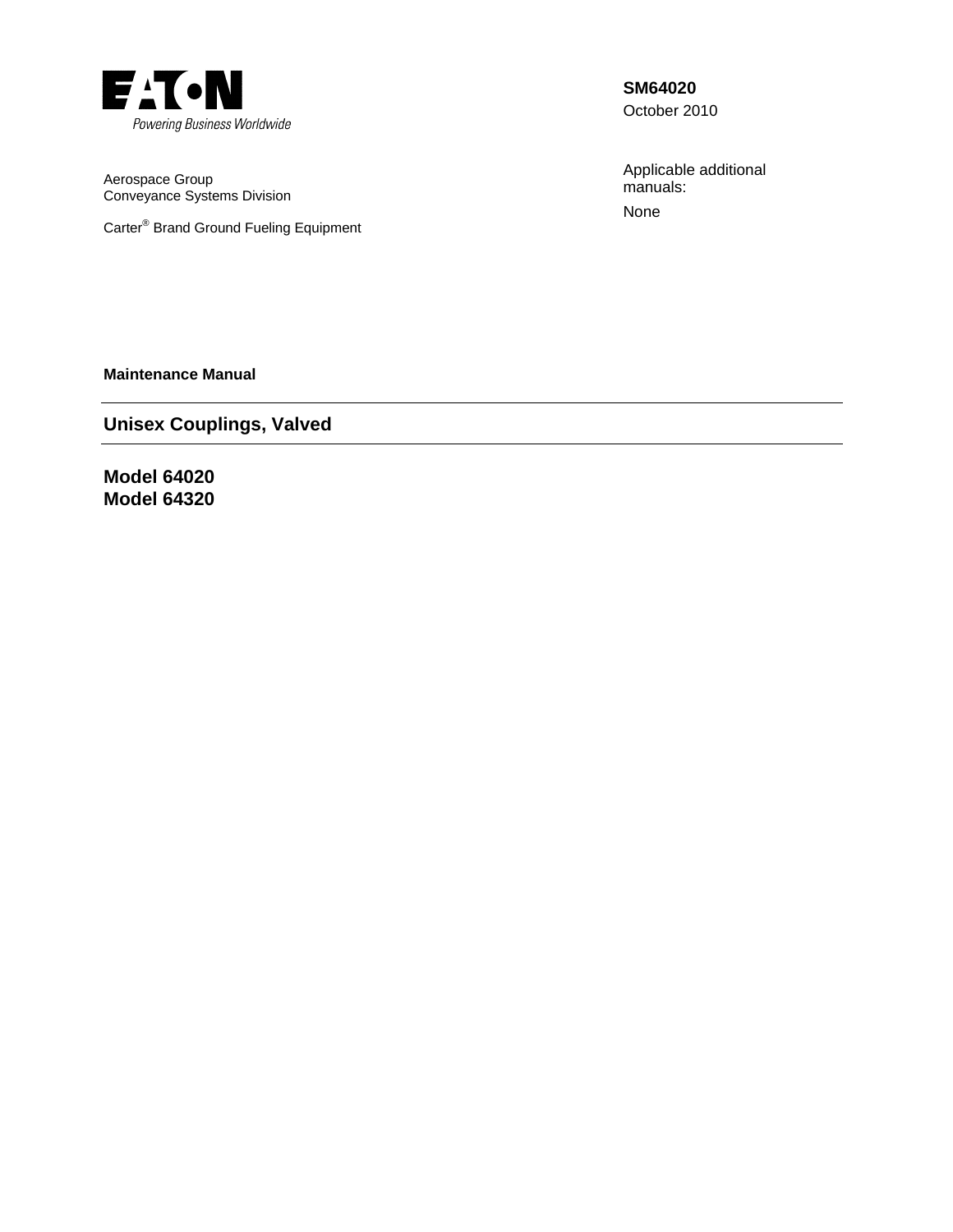$\overline{\phantom{0}}$ 

# **Table of Contents**

|     | Page |
|-----|------|
| 1.0 |      |
| 2.0 |      |
| 3.0 |      |
| 4.0 |      |
| 5.0 |      |
| 6.0 |      |
| 7.0 |      |
| 8.0 |      |
|     |      |
|     |      |
|     |      |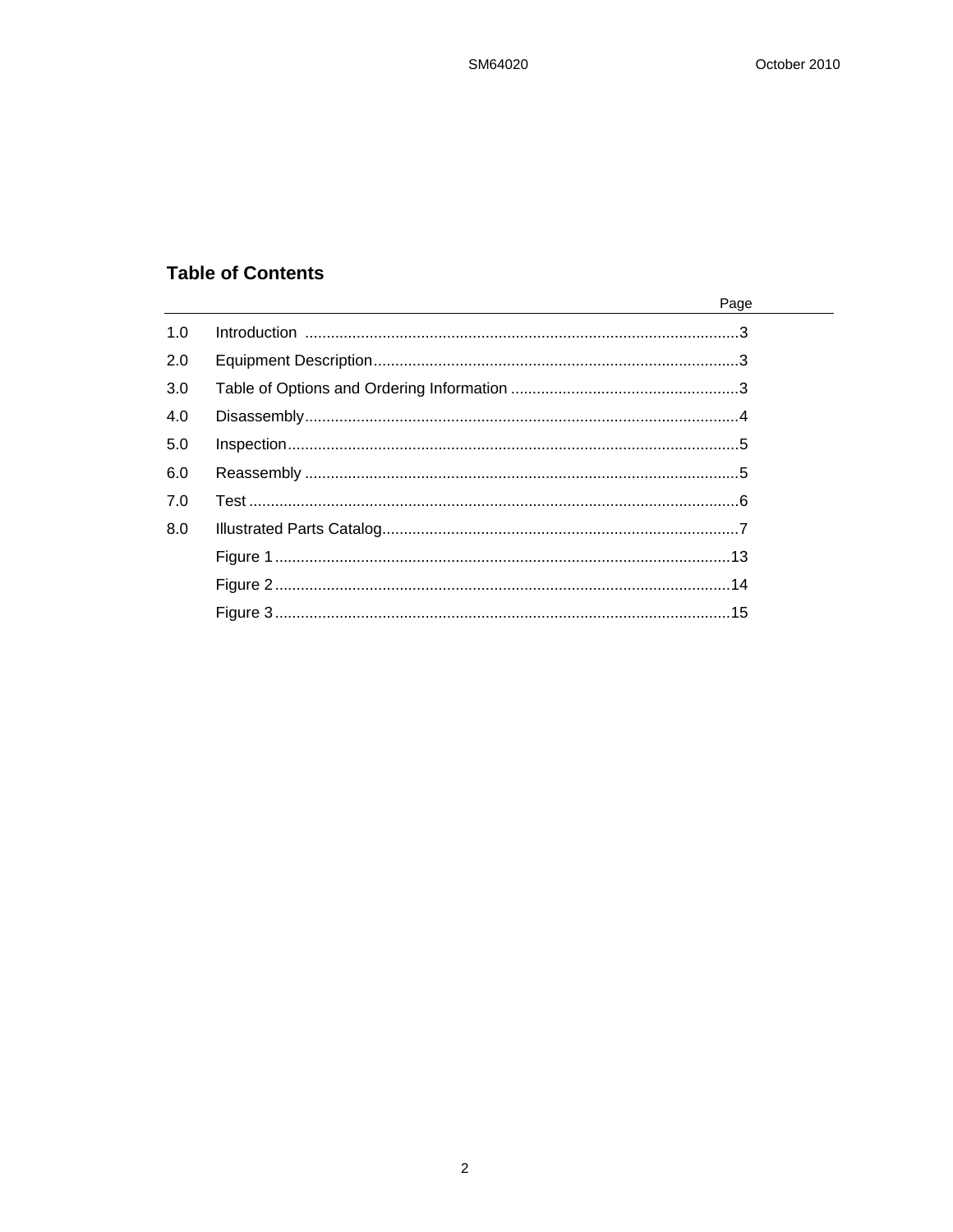## **Maintenance, Overhaul & Test Instructions Model 64020 & Model 64320 Valved Unisex Coupling**

#### 1.0 INTRODUCTION

This manual furnishes detailed instructions covering the maintenance and overhaul of Eaton's Carter® brand Model 64020 and Model

### 2.0 EQUIPMENT DESCRIPTION

Model 64020 and Model 64320 valved unisex couplings are 2 inch hose couplings that are universally connectable to either another 64020 or 64320 valved unisex coupling, to Model 64019 or 64319 non-valved unisex couplings, to other derivatives of Eaton's Carter brand family of unisex couplings or to similar couplings made by Eaton's Aeroquip brand. The units are qualified in accordance with A-A-59377, Class A (which supercedes MIL-C-53071). Other units to

### 3.0 TABLE OF OPTIONS AND ORDERING INFORMATION

Model 64020 is available with various inlet or hose mounting configurations as described in the tables below. In addition to the units that are available under the 64020 family of part numbers there are several units that carry a different part number yet utilize the 64020 basic

64320 Valved Unisex Couplings and the various options listed in Section 3.0.

which the 64020 and 64320 will mate are listed in Section 3.0.

The basic valved couplings would be procured under part number 64020 or 64320 with various options that determine the desired inlet or hose mounting configuration. The table in paragraph 3.0 and the figures at the end of this manual include the various options available.

unit. These units are "T's", elbows, "Y's" and crosses that use multiple valved unisex couplings. The units are available in two colors to meet the customer's requirements, tan (standard) and green (option V).

#### **Options to be added to 64020 Valved Unisex Coupling**

| <b>Option</b><br>Letter | <b>Description</b>           | <b>Option</b><br>Letter | <b>Description</b>                      |
|-------------------------|------------------------------|-------------------------|-----------------------------------------|
| A                       | Adds 40-mesh strainer        | R                       | Adds 1 <sup>1/2"</sup> female NPT inlet |
| B                       | Adds 60-mesh strainer        | S                       | Adds 2" female NPT inlet                |
| С                       | Adds 100-mesh strainer       |                         | Adds MS33786-32 flanged inlet           |
| D                       | Adds 3" hose barb inlet      | U                       | Adds MS33656-24 (1½") inlet             |
| Е                       | Adds 2" hose barb inlet      | V                       | Changes exterior color to green         |
| F                       | Adds 2" male camlock inlet   | W                       | Female Flared -32 end inlet             |
| G                       | Adds 2" female camlock inlet | X                       | Male Flared MS33656-16 end              |
| н                       | Adds 1%" male NPT inlet      | Y                       | Adds 3 inch NPT female adapter          |
| J                       | Adds 2" male NPT inlet       |                         | Adds 4" hose barb inlet                 |
| Κ                       | Adds 3" female camlock inlet | 2                       | Adds 1-1/2" male camlock inlet          |
|                         | Adds 3" male camlock inlet   | 3                       | Adds 2" male BSPP inlet                 |
| M                       | Adds 4" female camlock inlet | 4                       | Adds 2" female BSPP inlet               |
| N                       | Adds D-1/D-2 Inlet flange    | 5                       | Adds 1-1/2" male MBSPP inlet            |
| P                       | Adds 4" male camlock inlet   | 6                       | Adds 1-1/2" female FBSPP inlet          |
| Q                       | Dust cap/plug, camlock type  |                         | Adds 1-1/4" female NPT inlet            |

Note: One or more of the above options letters must be included with the basic part number 64020 to receive a completed unit.

Example: 64020F - Valved unisex coupling, meets tan color requirements, with 2" male camlock inlet fitting.

64020JV - Valved unisex coupling, meets green color requirements, with 2" male NPT inlet fitting.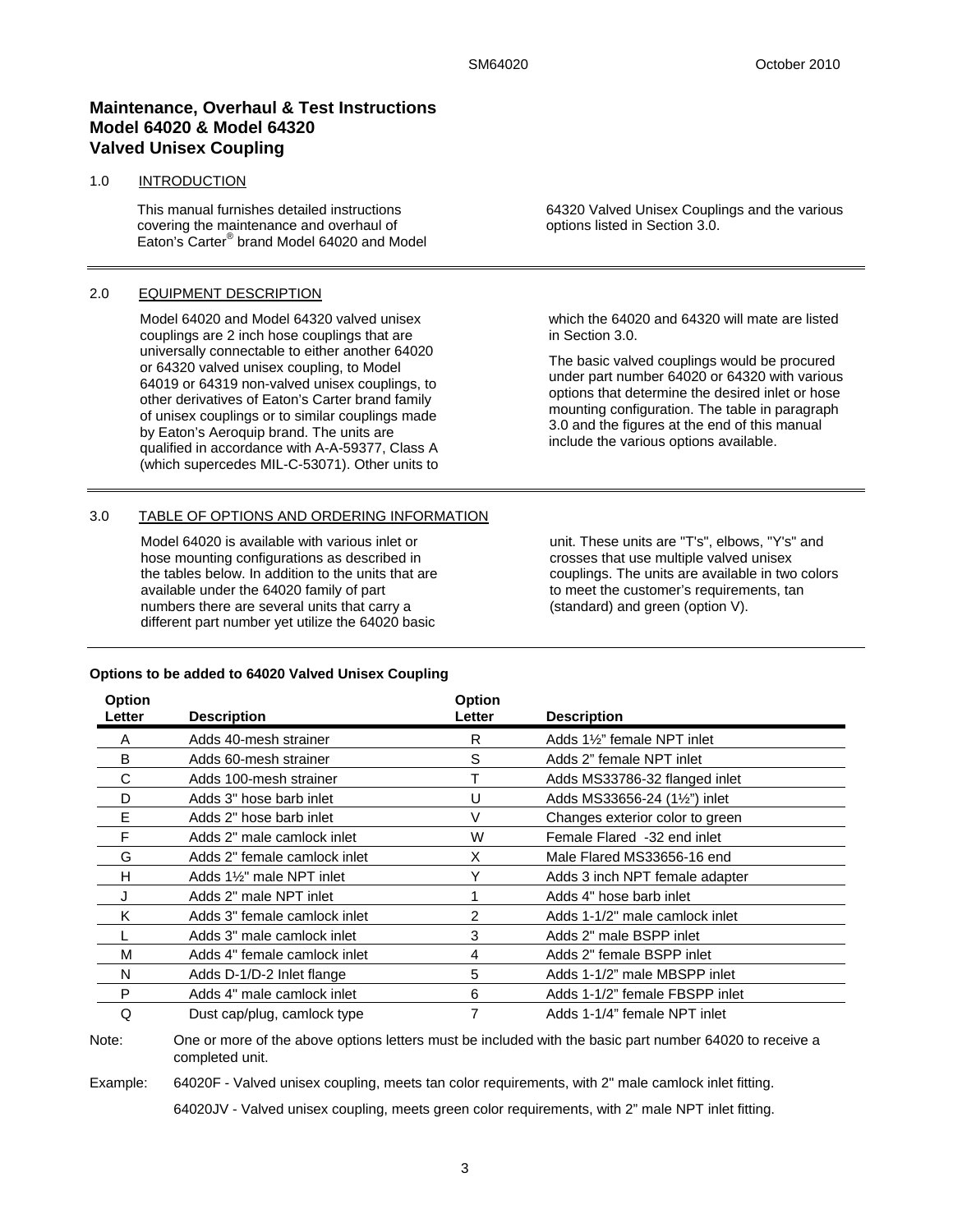| Option<br><b>Number</b> | <b>Description</b>                     | <b>Option</b><br><b>Number</b> | <b>Description</b>                      |
|-------------------------|----------------------------------------|--------------------------------|-----------------------------------------|
| A                       | Adds 40-mesh strainer                  | 46                             | Adds male flared MS33656-24 inlet       |
| B                       | Adds 60-mesh strainer                  | 50                             | Adds 1-1/2" female BSPP Inlet           |
| C                       | Adds 100-mesh strainer                 | 51                             | Adds 2" female BSPP Inlet               |
| Q                       | Dust cap/plug, camlock type            | 52                             | Adds 2-1/2" female BSPP Inlet           |
| V                       | Changes exterior color to green        | 53                             | Adds female, 37° flared inlet, size -32 |
| Ζ                       | Changes mating lugs to stainless steel | 60                             | Adds1-1/2" camlock, male                |
| 20                      | Adds 1" male NPT Inlet                 | 61                             | Adds 2" camlock, male                   |
| 21                      | Adds 1-1/2" male NPT Inlet             | 62                             | Adds 3" camlock, male                   |
| 22                      | Adds 2" male NPT Inlet                 | 63                             | Adds 4" camlock, male                   |
| 30                      | Adds 1-1/4" female NPT Inlet           | 70                             | Adds 2" camlock, female                 |
| 31                      | Adds 1-1/2" female NPT Inlet           | 71                             | Adds 3" camlock, female                 |
| 32                      | Adds 2" female NPT Inlet               | 72                             | Adds 4" camlock, female                 |
| 33                      | Adds 2-1/2" female NPT Inlet           | 80                             | Adds1-1/2" hose barb                    |
| 34                      | Adds 3" female NPT Inlet               | 81                             | Adds 2" hose barb                       |
| 40                      | Adds1-1/2" male BSPP Inlet             | 82                             | Adds 3" hose barb                       |
| 41                      | Adds 2" male BSPP Inlet                | 83                             | Adds 4" hose barb                       |
| 44                      | Adds SAE J514-32 fitting               | 90                             | Adds D-1/D-2 flange inlet               |
| 45                      | Adds male flared MS33656-16 inlet      | 91                             | Adds flanged inlet per MS33786-32       |
|                         |                                        |                                |                                         |

#### **Options to be added to 64320 Valved Unisex Coupling**

Note: One or more of the above options letters must be included with the basic part number 64320 to receive a completed unit.

Example: 64320B61 - Valved unisex coupling, meets tan color requirements, with 60-mesh strainer and 2" male camlock inlet fitting

64320V22 - Valved unisex coupling, meets green color requirements, with 2" male NPT inlet fitting

#### **Multiple Valved Unisex Coupling Units Using basic 64020 Couplings**

| Configuration                 | <b>Part Number</b><br>(Tan Color) | <b>Part Number</b><br>(Green Color) |
|-------------------------------|-----------------------------------|-------------------------------------|
| Tee - three unisex couplings  | 64022D                            | 64022DV                             |
| Elbow - two unisex couplings  | 64023D                            | 64023DV                             |
| "Y" - three unisex couplings  | 64029D                            | 64029DV                             |
| Cross - four unisex couplings | 64030D                            | 64030DV                             |

Use the information in this manual to repair any of the basic couplings used on the above multiple units. The housing is not expected to be in need of repair. If there is a problem with one of the housings, contact Eaton for more information.

#### 4.0 DISASSEMBLY

4.1 Refer to Table 1 for item numbers listed in Sections 4 through 7, except as noted. Remove Screw (1) using a torque wrench, checking the running torque. If the running torque is less than 3.5 in-lb. Discard Screw (1). Note: Screw (1) is self-locking and is designed to be reused up to 15 times before replacement is necessary. If a torque wrench is not used to remove it, Screw (1) should be

replaced. Remove and discard Packing (2). Holding the unit over a suitable container to collect the Balls (3) in the swivel joint, with the screw hole toward the container, rotate the inlet fitting to allow the Balls (3) to fall into the container. There should be 41 Balls (3). When all 41 Balls (3) have been collected pull the Inlet (see Figures 2 & 3) from the main unit. Remove and discard Packings (25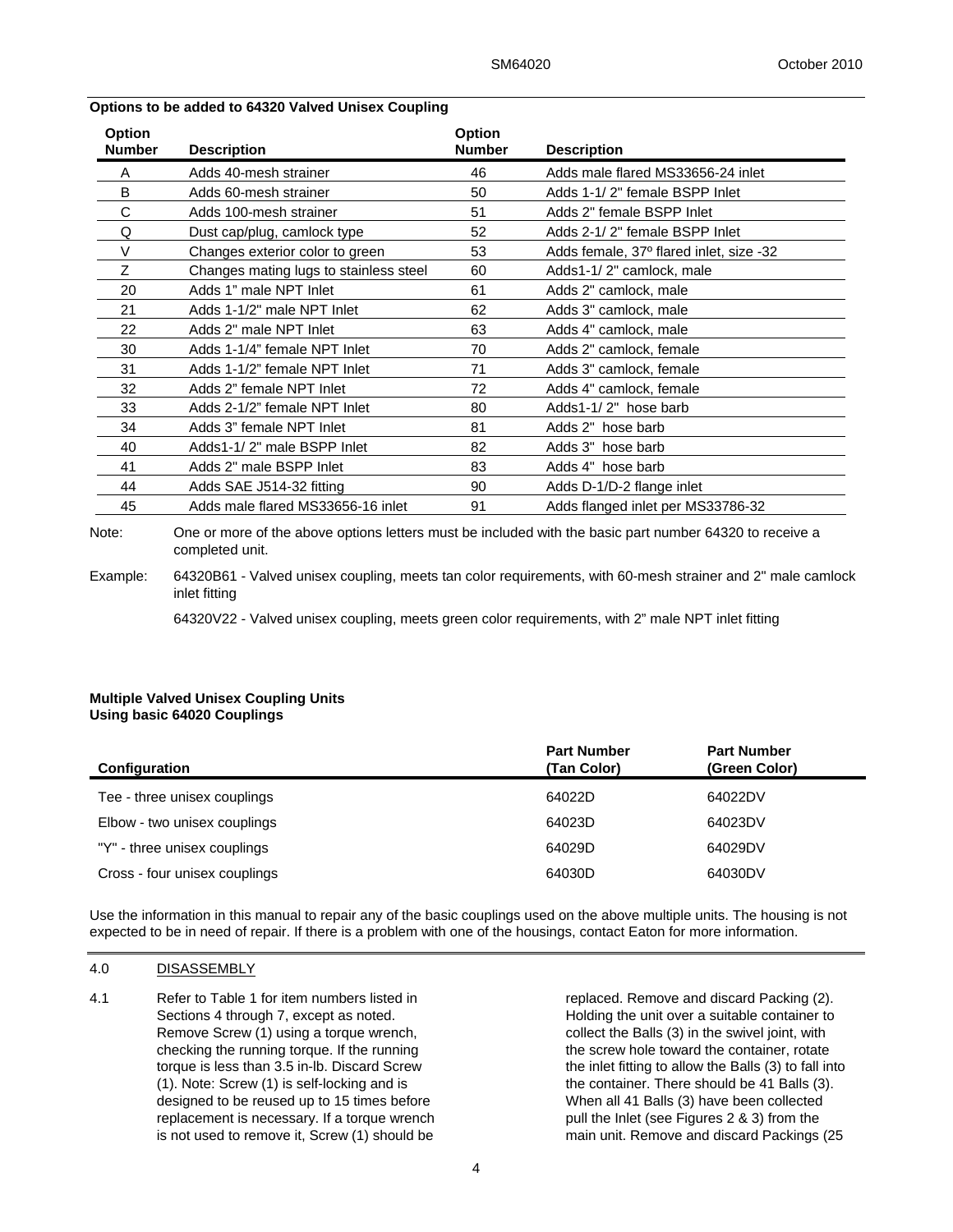& 26). Be careful not to lose any of the Springs (23). Remove and discard Upstream Seal (24). Set the Inlet (see Figures 2 & 3) and Springs (23) aside for later use.

Remove the Screen Assembly (Figure 2, item 62) (Option  $A - C$  only) by removing the split ring and pulling both from the ball.

- 4.2 Rotate Ball (27) to closed position to align the slots in the upper and lower sections to allow for removal. Remove Ball (27) from inlet of Body (51).
- 4.3 Remove Stop Pin (29) and Wave Washer (28) along with Packing (30) (lower Ball support). Discard Packing (30).
- 4.4 Reach into Body (51) cavity and remove Downstream Seal (31) and Packing (32). Discard both.
- 4.5 Remove Screws (33) from Arm (35). Arm Assembly (34) can now be removed. If this part of the unit is not damaged and is functioning properly, it is not necessary to disassemble it further. If necessary to disassemble then using an Allen key remove Screw (36), Spring (37) and Grip (38).

#### 5.0 INSPECTION

It is recommended that all Packings (2), (14), (25), (26), (30), (32), Seals (24), (31), (41), (48) and Gaskets (18), 20), and (22), if present, be discarded and replaced at each overhaul.

Inspect all metal parts for dings, gouges, abrasions, etc. On all parts except for the Ball (27), use 320 grit paper to smooth and remove sharp edges. Replace any part with damage exceeding 15% of local wall thickness. Use alodine 1200 to touch up bared aluminum. If Ball (27) is scratched or damaged it should be replaced.

Inspect the Bumper (42) for evidence of cracking or wear. Replace as necessary.

Check Lugs (44) and (45) to assure that they are not loose. If loose, remove Bumper (42) to check the tightness of the Screws (43). Screws (43) should be tightened to 6 in-lb.

Count the Balls (3) to make sure that all 41 are present.

Check the hole in the face of the unit adjacent to the large Lug (43) to be sure it is clear and free of contamination.

- 4.6 Shaft (39) can be removed from the inside of the Body (51). Remove and discard Packing (30).
- 4.7 Remove and discard seal (41) from interface end of body (51).
- 4.8 If the Dust Cap (46) or the Cable (50) is to be replaced cut the Cable (50) to remove.

 Remove and discard Seal (41) from Dust Cap (46)

- 4.9 Remove the Bumper (42) only if replacement is needed or if it is necessary to replace the Lugs (44) or (45).
- 4.10 Remove Screw (43) to replace Lugs (44) and/or (45).
- 4.11 Do not try to disassemble the Body (51) to remove the spring loaded Ball (56), Spring (55) or Retainer (57) permanently affixed in the face of the unit. If the ball is damaged, replacement of the Body (51) will be necessary.
- 4.12 Do not remove the interlock mechanism, Lockout Pin (54), Screw (52) and Spring (53) unless replacement is needed. If necessary use an Allen key to remove Screw (52) then Spring (53) and Lockout Pin (54).

Check the groove (round bottom) in the Inlet (4 through 21) for burrs on the corners. If groove is worn such that burrs exist, use 320 grit paper to smooth and remove sharp edges. Burrs will make it difficult to re-install the part.

Inspect the Dust Cap (46) for soundness and completeness. If cracked or broken, replace.

Inspect the small spring loaded ball located in the face of the unit. Push the ball in and be sure that it pops back into place. The purpose of this ball is to provide electrical continuity between mating units.

Inspect the Screw (36) and Arm (35) for damage that could have been caused by dropping the unit. If either part is bent replace it.

Inspect the Screen Assembly (Figure 2, item 62) (Option  $A - C$  only) for any damage. If damaged replace it. Clean the screen of any dirt or debris.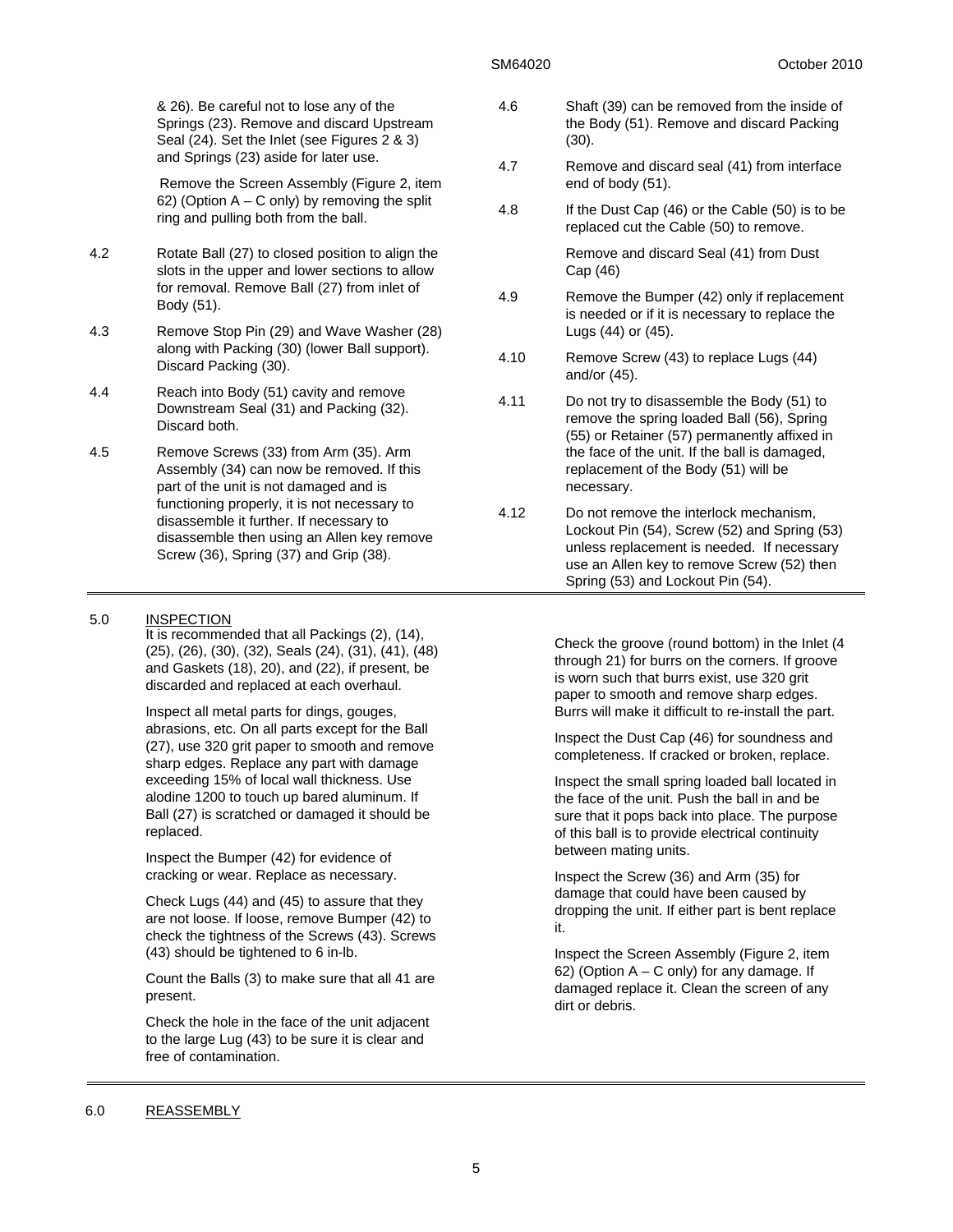Reassemble the parts in the reverse order of disassembly noting the following:

6.1 Make certain all components are clean and free from oil, grease, or any other corrosion resistant compound on all interior or exterior surfaces. Wash all parts with cleaning solvent, Federal Specification P-D-680 or equivalent, and dry thoroughly with a clean, lint-free cloth or compressed air.

## **WARNING**

**Use cleaning solvent in a well-ventilated area. Avoid breathing of fumes and excessive solvent contact with skin. Keep away from open flame.** 

- 6.2 Install the Seal (48) in Dust Cap (47) using a finger to be sure that the seal is properly seated in its groove. This Seal (48) and Seal (41) are identical. (Seal (48) is also interchangeable with the same type of part made for Eaton's Aeroquip brand of Unisex Couplings).
- 6.3 If the Cable (50) was cut to remove it from the Dust Cap (47), rebuild it by looping one end of the Cable (50) (approximately 18" long before assembly) through the hole in the Dust Cap (47). Make a loop approximately one inch long. Retain the loose end of the Cable (50) with Sleeve (49). Crush the Sleeve (49) to retain the Cable (50) using a pair of vise grips or heavy battery pliers. Make a one inch loop on the opposite end of the Cable (50) and secure it with another Sleeve (49) affixing it as above. The loop in the Cable (50) is treaded onto the Ring (40) to affix it to the unit.
- 6.4 If removed during disassembly, install Lugs (44 and 45) in their proper positions. Match the holes in the Lugs (44 and 45) with the hole pattern in the Body (51). Tighten Screws (43) to 6 in-lb. to retain.
- 6.5 Install Bumper (42) onto Body (51) such that the thin lip seal end is facing away from the unit.
- 6.6 Install the Seal (41) into the groove in the face of the Body (51) making sure that its outer face is smooth and free of any wrinkles.
- 6.7 Insert Downstream Seal (31) with Packing (32) in place into Body (51). Press firmly into place.
- 6.8 Place one Packing (30) onto Shaft (39) and insert into the hole in the Body (51) from the inside of the Body (51). Press firmly to seat the part into the Body (51).
- 6.9 If disassembled, reassemble Grip (38), Spring (37) and Arm (35) with Screw (36). Tighten the Screw (36) to bottom out only, do not over tighten. Place assembly onto the Shaft (39) aligning the two holes and affix with the two

Screws (33), torque to 8 in-lb. Rotate the Arm (35) into the closed position.

- 6.10 Place Packing (30) in groove in Stop Pin (29) and install Stop Pin (29) in hole in Body (51) being sure that the hump on the Stop Pin (29) is to the left when the inlet opening of the Body (51) through which you are working is facing you and the stop pin hole in the Body (51) is closest to you. Place the Wave Washer (28) into the groove in the Stop Pin (29).
- 6.11 Align the proper slots in the Ball (27) with the tangs on the Shaft (39) and the Stop Pin (29) and insert the Ball (27) into the Body (51). Some slight movement may be necessary to accomplish this.
- 6.12 Rotate the Arm (35) to the open position. And retain the Ball (27) in place.
- 6.13 If the Lockout Pin (54) was not removed from the unit, keep the Ball (27) and the Arm (35) in the open position, and check to see if the Lockout Pin (54) can be depressed. If it cannot be fully depressed into its cavity in the Body (51), the Stop Pin (54) was installed correctly. Otherwise, the Stop Pin (29) was installed with the hump to your right and not to your left. Remove the Ball (27) and correct the Stop Pin (29) installation.

If the Lockout Pin (54) was removed from the unit, keep the Ball (27) and the Arm (35) in the open position, and visually check to see if the Lockout Pin (54) is installed correctly by looking at the Stop Pin (29) through the lockout pin hole on the interface end of the Body (51). If the hump of the Stop Pin (29) was rotated to a position closest to the interface end of the Body (51), the Stop Pin (29) was installed correctly. Otherwise, the Stop Pin (29) was installed with the hump to your right and not to your left. Remove the Ball (27) and correct the Stop Pin (29) installation.

6.14 If the Lockout Pin (54) was removed from the unit install Screw (52) into Body (51), then drop Spring (53) over Screw (52). Place Lockout Pin (54) in place and start the Screw (52) with an Allen key. Tighten Screw (52) until the ramp edge of Lockout Pin (54) is even with or slightly below the adjacent ledge of the Body (51). Then pull the Grip (38) back and slowly turn the Arm (35) towards the closed position. If the Arm (35) will not rotate or is too tight to rotate, loosen the Screw (52) by one-quarter turn at a time until the Arm (35) can be rotated freely.

> In the Lockout Pin (54) adjustment process, ensure the Ball (27) is securely seated in the Body (51) at all times. After the adjustment process is completed, rotate Arm (35) to the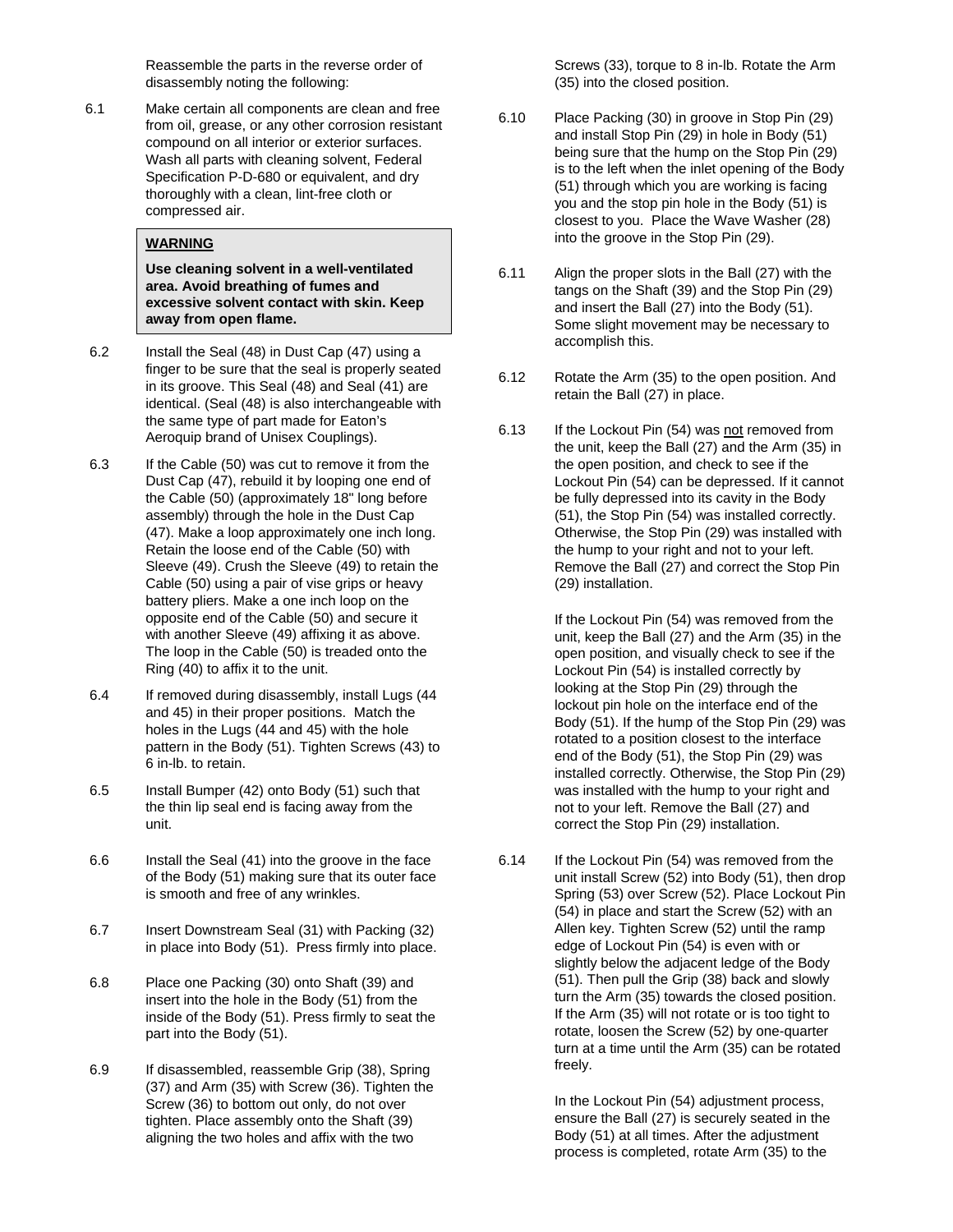open position and retain the Ball (27) in place while completing the remainder of the operation.

6.15 Inlets (Figure 2, items 4 through 22) have various hose connections on one end and the other end contains two grooves and a series of eight holes. Inlets (see Figure 3, items 58 thru 61) are set up to accept the main coupling on more than one end. The groove (rounded bottom) nearest the end is for the ball race connection. The second groove (square bottom) is where Packing (26) is to be installed. Lubricate the Packings (25) and (26) with a light coat of petrolatum, Federal Specification VV-P-236. Place Springs (23) into the eight holes in

## 7.0 TEST

- 7.1 The following test procedures will be accomplished after overhaul:
- 7.2 Test conditions

Test media shall be JP-8 MIL-T-83133, Jet A, odorless kerosene or Stoddard type solvent MIL-PRF-7024E Type II.

- 7.3 Functional Test
- 7.3.1 Using the test unit and a similar valved unisex coupling, make sure that they will connect correctly while both couplings are in closed condition. After connecting the couplings, open the test unit and try to disconnect by applying a counterclockwise motion. The coupling, in open position, will prevent any disconnect attempt. Then close the test unit and disconnect by applying a counter-clockwise motion.

#### 8.0 ILLUSTRATED PARTS CATALOG

Table 1.0 tabulates the parts and subassemblies comprising the 64020 valved unisex coupling. The item numbers of the table are keyed to the exploded view of the nozzle diagrammed in Figure 1.

the Inlet (Figure 2, items 4 through 22), install Packing (25) into groove inside Inlet and upstream Seal (24).

- 6.16 Press Inlet (Figure 2, items 4 thru 22 & Figure 3, items 58 through 61) into Body (51) to line up the groove in the Body (51). **DO NOT** use any form of grease on Balls (3). Insert the correct number of Balls (3) in the hole of the Body (51) to retain the joint together. Insert Screw (1) and Packing (2) into hole and tighten to 25 in-lb.
- 6.17 On Options A-C insert the Screen (Figure 2, item 62) into the ball and insert split ring to retain.
- 7.3.2 Connect the test unit to another unisex coupling with inlet capped. Connect fluid pressure source capable of 100 psi pressure to the inlet of the test unit. With the Arm (35) in the open position, apply pressure of 5 and 100 psig to the system and observe for external leakage. There should be no leakage over a period of at least one minute. Reduce the system pressure.
- 7.3.3 Connect fluid pressure source capable of 100 psi pressure to the inlet of test unit. With the test unit in disconnected condition and the Arm (35) in the closed position, apply pressure of 5 and 100 psig to the system and observe for external leakage. There should be no leakage over a period of at least one minute. Reduce the system pressure.
- 7.3.4 Remove test unit from the test system and install the dust cap.

Various inlets and options are listed in Tables 2 & 3, shown in corresponding Figures 2 & 3.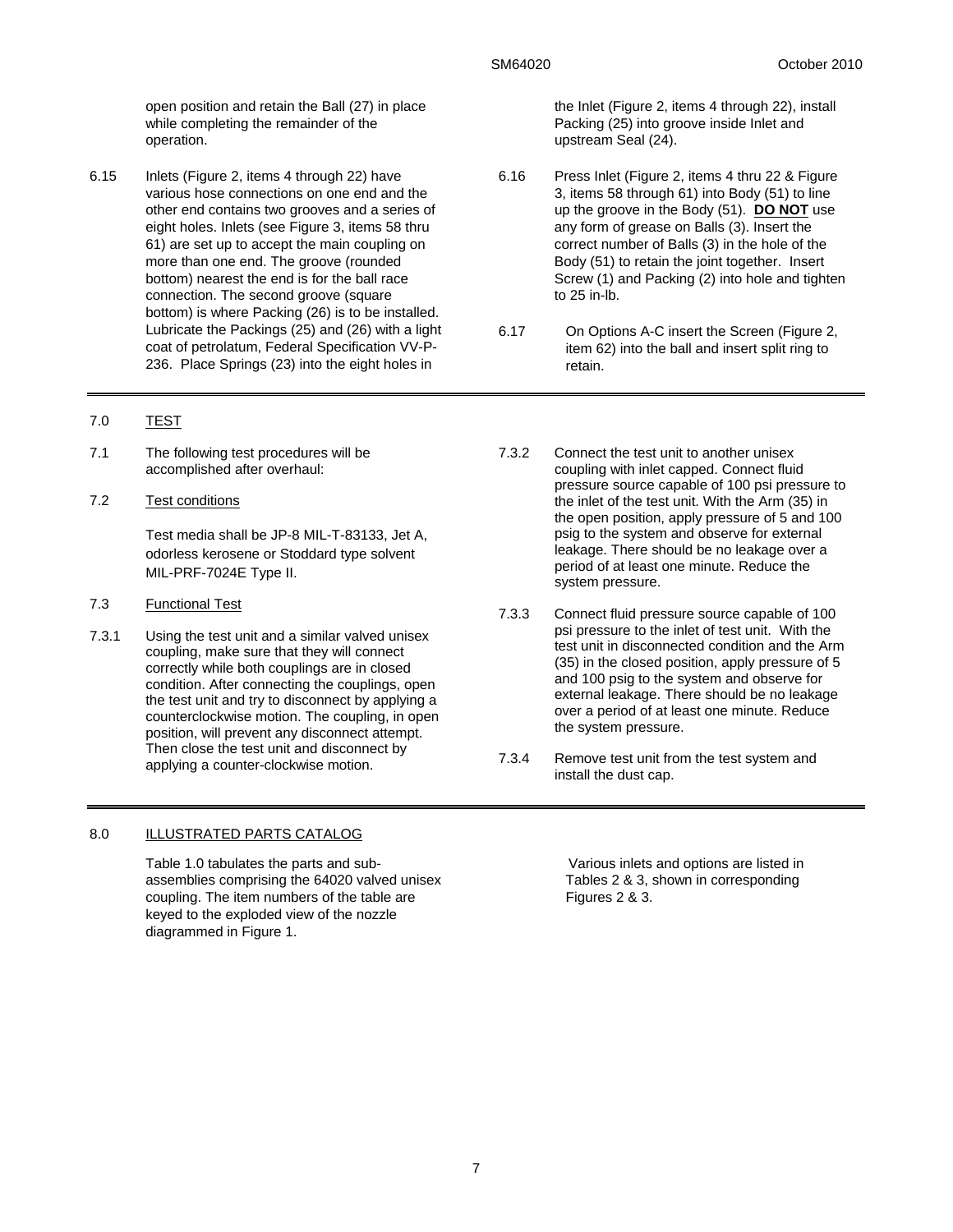## **Table 1.0**

| .             |  |
|---------------|--|
| Ref. Figure 1 |  |

| Fig | Item     | <b>Part Number</b> | <b>Description</b>    | Units/<br>Assy | 64020<br>Option       | 64320<br>Option       | Spares/10<br>Units/Yr        |
|-----|----------|--------------------|-----------------------|----------------|-----------------------|-----------------------|------------------------------|
| 1   | 1        | GF35206-276        | Screw                 | 1              | All                   | All                   | $\blacksquare$               |
|     | 2        | MS29513-010        | Packing               | $\mathbf{1}$   | All                   | All                   | 10                           |
|     | 3        | 220265             | Ball                  | 41             | All                   | All                   | $\overline{\phantom{a}}$     |
|     | $4 - 22$ | See Table 2        |                       |                |                       |                       |                              |
|     | 23       | 220153             | Spring                | 8              | All                   | All                   | $\blacksquare$               |
|     | 24       | 220157             | Seal, upstream        | 1              | All                   | All                   | 10                           |
|     | 25       | MS29513-133        | Packing               | 1              | All                   | All                   | 10                           |
|     | 26       | MS29513-228        | Packing               | 1              | All                   | All                   | 10                           |
|     | 27       | 220152             | Ball                  | 1              | All except A,<br>B, C | All except A,<br>B, C | $\blacksquare$               |
|     |          | 220775             | Ball                  | 1              | A, B, C               | A, B, C               | $\blacksquare$               |
|     | 28       | W0367-006-S        | Wave washer           | 1              | All                   | All                   |                              |
|     | 29       | 220150             | Pin, stop             | 1              | All                   | All                   |                              |
|     | 30       | MS29513-014        | Packing               | $\overline{2}$ | All                   | All                   | 20                           |
|     | 31       | 221284             | Seal, downstream      | 1              | All                   | All                   | 10                           |
|     | 32       | MS29513-032        | O-Ring                | 1              | All                   | All                   | 10                           |
|     | 33       | PL24693C50         | Screw                 | $\overline{2}$ | All                   | All                   | $\blacksquare$               |
|     | 34       | 47085              | Arm assembly          | 1              | All                   | All                   |                              |
|     | 35       | 220147             | Arm                   | 1              | All                   | All                   | $\overline{a}$               |
|     | 36       | 220204             | Screw                 | 1              | All                   | All                   |                              |
|     | 37       | 220145             | Spring                | 1              | All                   | All                   | $\blacksquare$               |
|     | 38       | 220142             | Grip                  | 1              | All                   | All                   |                              |
|     | 39       | 220154             | Shaft                 | 1              | All                   | All                   | $\blacksquare$               |
|     | 40       | 220482             | Ring                  | 1              | All                   | All                   |                              |
|     | 41       | 220146             | Seal                  | 1              | All                   | All                   | 10                           |
|     | 42       | 220161             | <b>Bumper</b>         | 1              | All                   | All                   | 5                            |
|     | 43       | GF16997-20L        | Screw                 | $\overline{4}$ | All                   | All                   |                              |
|     | 44       | 220159-1           | Lug, long (aluminum)  | $\mathbf{1}$   | All but Z, ZV         | All but Z, ZV         |                              |
|     |          | 220805-1           | Lug, long (CRES)      | $\mathbf{1}$   | Z, ZV                 | Z. ZV                 |                              |
|     | 45       | 220159-2           | Lug, short (aluminum) | 1              | All but Z, ZV         | All but Z, ZV         |                              |
|     |          | 220805-2           | Lug, short (CRES)     | $\mathbf{1}$   | Z, ZV                 | Z, ZV                 |                              |
|     | 46       | 47062              | Dust cap assembly     | $\mathbf{1}$   | All                   | All                   | 2                            |
|     | 47       | 220162             | Cap                   | 1              | All                   | All                   | $\blacksquare$               |
|     | 48       | 220146             | Seal                  | $\mathbf{1}$   | $\mathsf{All}$        | All                   | 10                           |
|     | 49       | 28-2-G             | Sleeve                | $\mathbf 2$    | All                   | All                   | $\blacksquare$               |
|     | 50       | 82499-1800         | Cable                 | 1              | All                   | All                   | $\blacksquare$               |
|     | 51       | 220163-3           | Body (tan)            | 1              | All but V             | All but V             | $\blacksquare$               |
|     |          | 220163-4           | Body (green)          | 1              | $\mathsf{V}$          | $\mathsf V$           |                              |
|     | 52       | GF16997-24L        | Screw                 | 1              | All                   | All                   | $\qquad \qquad \blacksquare$ |
|     | 53       | 220149             | Spring                | 1              | All                   | All                   | $\blacksquare$               |
|     | 54       | 220151             | Pin, lockout          | 1              | All                   | All                   | $\blacksquare$               |
|     | 55       | 220335             | Spring                | 1              | All                   | All                   | $\blacksquare$               |
|     |          |                    |                       |                |                       |                       |                              |
|     | 56       | 220265             | Ball                  | 1              | All                   | All                   | $\blacksquare$               |
|     | 57       | 220334             | Retainer              | $\mathbf{1}$   | $\mathsf{All}\xspace$ | All                   |                              |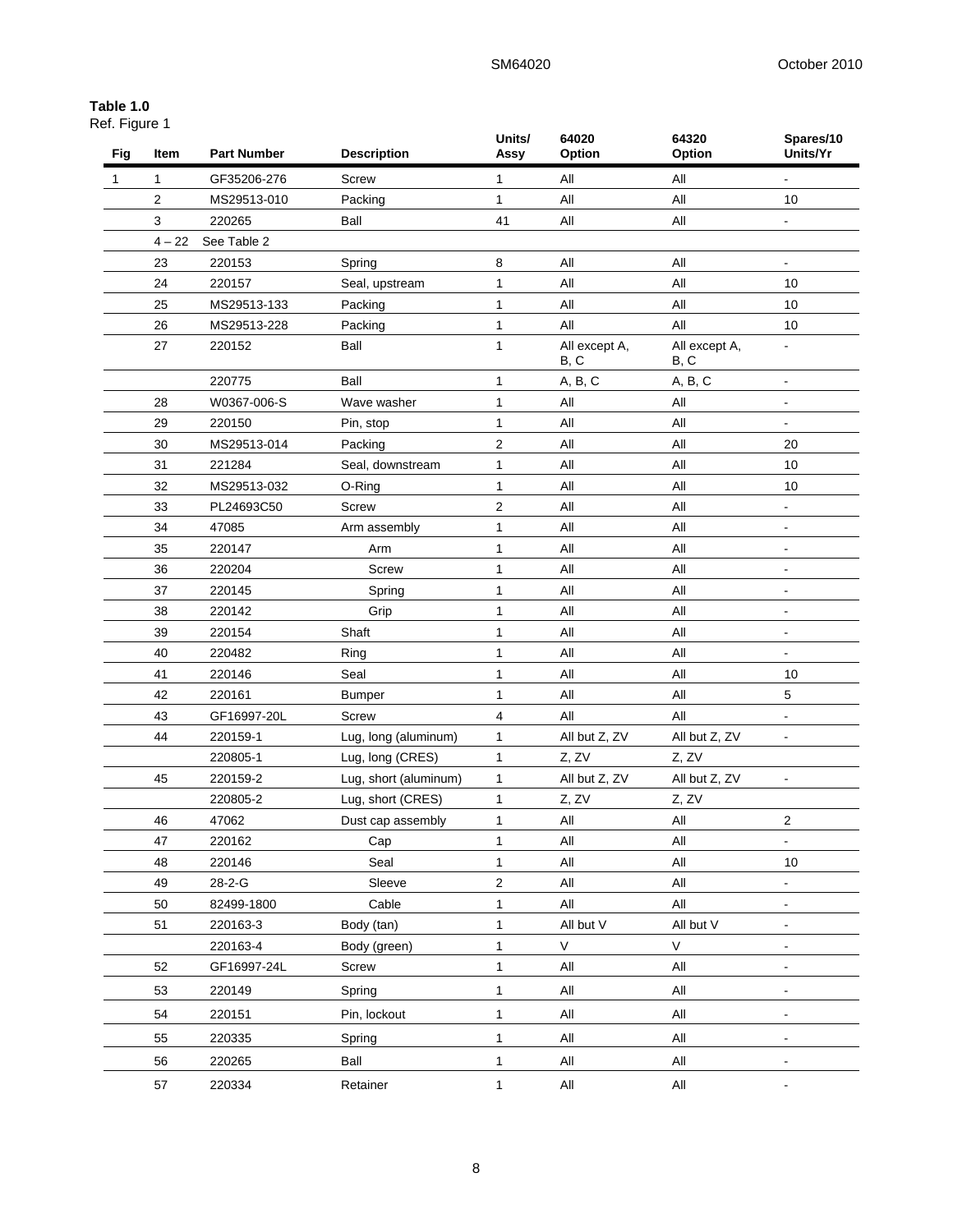| Fig | <b>Item</b> | <b>Part Number</b> | <b>Description</b>                                                                                                                            | Units/<br>Assy | 64020<br><b>Option</b> | 64320<br><b>Option</b> | Spares/10<br>Units/Yr |
|-----|-------------|--------------------|-----------------------------------------------------------------------------------------------------------------------------------------------|----------------|------------------------|------------------------|-----------------------|
|     |             | KD64020-1          | Kit of parts to replace seals in any single coupling option except for options G, K, M &<br>N. Contains items 2, 24, 25, 26, 30, 31, 32 & 41. |                |                        |                        |                       |
|     |             | KD64020-2          | Kit of seals for 64023D Elbow. Contains items 2, 24, 25, 26, 30, 31, 32 & 41 in<br>appropriate quantities.                                    |                |                        |                        |                       |
|     |             | KD64020-3          | Kit of seals for 64022D Tee & 64029D "Y". Contains items 2, 24, 25, 26, 30, 31, 32 &<br>41 in appropriate quantities.                         |                |                        |                        |                       |
|     |             | KD64020-4          | Kit of seals for 64030D Cross. Contains items 2, 24, 25, 26, 30, 31, 32 & 41.                                                                 |                |                        |                        |                       |
|     |             | KD64020-5          | Kit of seals for 64020N. Contains items 2, 14, 24, 25, 26, 30, 31, 32 & 41 in<br>appropriate quantities.                                      |                |                        |                        |                       |
|     |             | KD64020-6          | Kit of seals for 64020G. Contains items 2, 18, 24, 25, 26, 30, 31, 32 & 41.                                                                   |                |                        |                        |                       |
|     |             | KD64020-7          | Kit of seals for 64020K. Contains items 2, 20, 24, 25, 26, 30, 31, 32 & 41.                                                                   |                |                        |                        |                       |
|     |             | KD64020-8          | Kit of seals for 64020M. Contains items 2, 22, 24, 25, 26, 30, 31, 32 & 41.                                                                   |                |                        |                        |                       |
|     |             | KD64020-9          | Kit of cap, bumper and interface seal for any single coupling option. Contains items 48,<br>42 & 46.                                          |                |                        |                        |                       |

Note: 1. All part numbers beginning with "GF" are interchangeable with those beginning with either "AN" or "MS". If the "GF" is followed by three numbers, it is interchangeable with and "AN" part, otherwise it is interchangeable with an "MS" part of the same number.

2. The recommended spare parts shown above are the number required to support 10 Units for one year or each overhaul whichever is sooner. These quantities do not include replacement spares for intermediate replacement of parts required by abuse or misuse of the equipment. The actual quantity required will vary from location to location.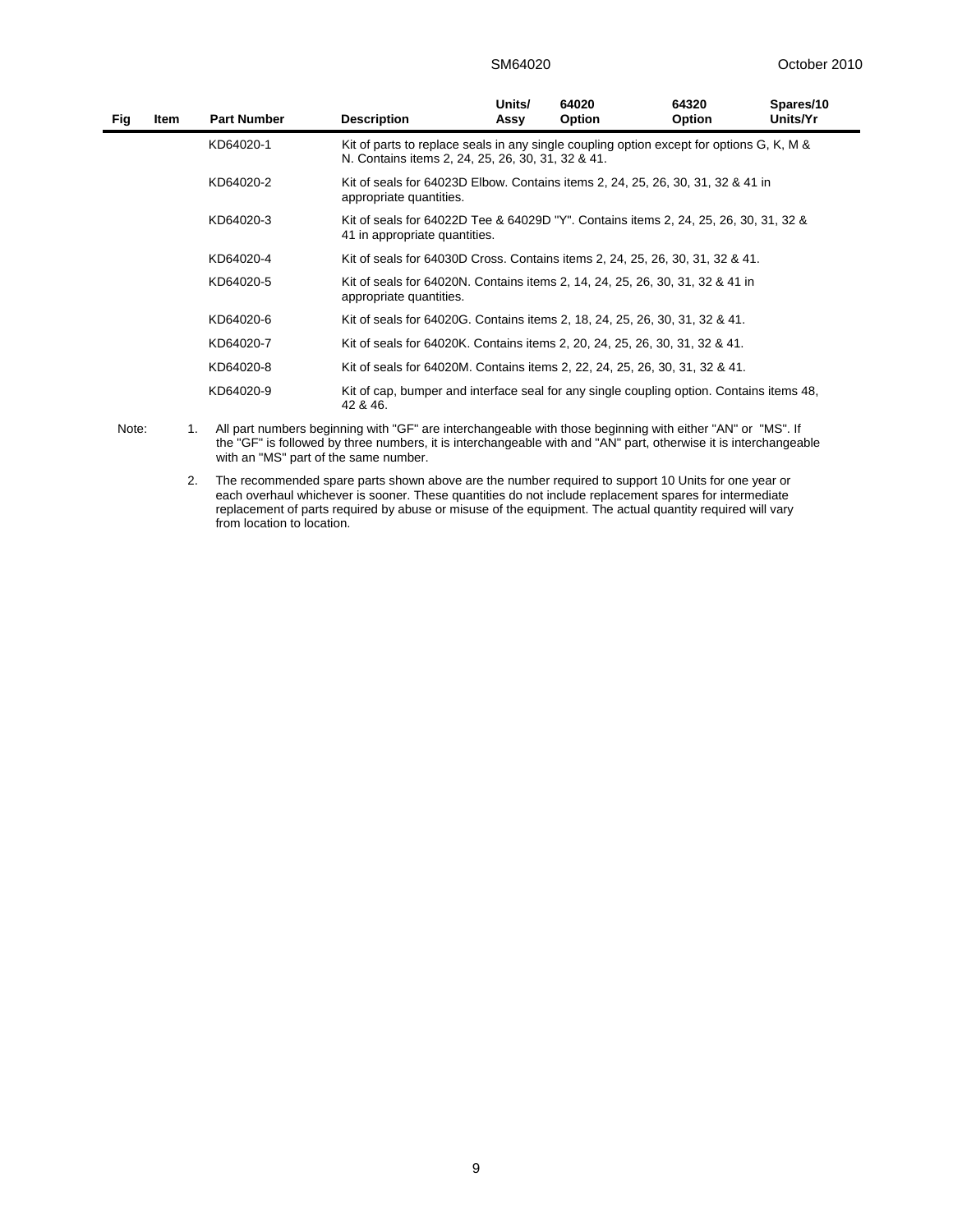## **Table 2.0**

Ref. Figure 2

| <b>Fig</b> | Item                | <b>Part Number</b> | <b>Description</b>                    | Units/<br>Assy | 64020<br>Option | 64320<br>Option | Spares/10<br>Units/Yr        |  |  |  |
|------------|---------------------|--------------------|---------------------------------------|----------------|-----------------|-----------------|------------------------------|--|--|--|
| 2          | 4                   | 220132-1           | Inlet, 2" male NPT, tan               | 1              | J               | 22              |                              |  |  |  |
|            |                     | 220132-2           | Inlet, 2" male NPT, green             | 1              | JV              | V <sub>22</sub> |                              |  |  |  |
|            | 4A                  | 221568-1           | Inlet, 2" male BSPP, tan              | 1              | 3               | 41              |                              |  |  |  |
|            |                     | 221568-2           | Inlet, 2" male BSPP, green            | 1              | 3V              | V <sub>41</sub> |                              |  |  |  |
|            |                     | 221320-1           | Inlet, 1-1/2" male BSPP, tan          | 1              | 5               | 40              |                              |  |  |  |
|            |                     | 221320-2           | Inlet, 1-1/2" male BSPP, green        | 1              | 5V              | V40             |                              |  |  |  |
|            | 5                   | 220131-1           | Inlet, 11/2" male NPT, tan            | 1              | H               | 21              |                              |  |  |  |
|            |                     | 220131-2           | Inlet, 1½" male NPT, green            | 1              | HV              | V <sub>21</sub> |                              |  |  |  |
|            | 6                   | 220498-1           | Inlet, 2" female NPT, tan             | 1              | S               | 32              |                              |  |  |  |
|            |                     | 220498-2           | Inlet, 2" female NPT, green           | 1              | SV              | V32             |                              |  |  |  |
|            |                     | 221675-1           | Inlet, 1-1/4" female NPT, tan         | 1              | 7               | 30              |                              |  |  |  |
|            |                     | 221675-2           | Inlet, 1-1/4" female NPT, green       | 1              | 7V              | V30             |                              |  |  |  |
|            | 6A                  | 220499-1           | Inlet, 2" female BSPP, tan            | 1              | 4               | 51              |                              |  |  |  |
|            |                     | 220499-2           | Inlet, 2" female BSPP, green          | 1              | 4V              | V <sub>51</sub> |                              |  |  |  |
|            | $\overline{7}$      | 220502-1           | Inlet, 1-1/2" female NPT, tan         | 1              | R               | 31              |                              |  |  |  |
|            |                     | 220502-2           | Inlet, 1-1/2" female NPT, green       | 1              | <b>RV</b>       | V31             |                              |  |  |  |
|            |                     | 220500-1           | Inlet, 1-1/2" female BSPP, tan        |                | 6               | 50              |                              |  |  |  |
|            |                     | 220500-2           | Inlet, 1-1/2" female BSPP, green      |                | 6V              | V <sub>50</sub> |                              |  |  |  |
|            | 8                   | 220124-1           | Inlet, 2" male camlock, tan           | 1              | F               | 61              |                              |  |  |  |
|            |                     | 220124-2           | Inlet, 2" male camlock, green         | 1              | FV              | V61             |                              |  |  |  |
|            | 9                   | 47036-1            | Inlet assembly, D-1/D-2 flange, tan   | 1              | Ν               | 90              |                              |  |  |  |
|            |                     | 47036-2            | Inlet assembly, D-1/D-2 flange, green | 1              | <b>NV</b>       | V90             |                              |  |  |  |
|            | 10                  | 220136-1           | Inlet, D-1/D-2 flange, tan            | 1              | N               | 90              |                              |  |  |  |
|            |                     | 220136-2           | Inlet, D-1/D-2 flange, green          | 1              | <b>NV</b>       | V90             |                              |  |  |  |
|            | 11                  | GF35308-334        | <b>Screw</b>                          | 6              | N, NV           | 90, V90         |                              |  |  |  |
|            | 12                  | GF960C516          | Washer                                | 12             | N, NV           | 90, V90         |                              |  |  |  |
|            | 13                  | GF21083C5          | Nut                                   | 6              | N, NV           | 90, V90         | $\blacksquare$               |  |  |  |
|            | 14                  | 201201-151         | Packing                               | 1              | N, NV           | 90, V90         | $\overline{\phantom{a}}$     |  |  |  |
|            | 15                  | 220130-1           | Inlet, 2" hose barb, tan              | 1              | Е               | 81              |                              |  |  |  |
|            |                     | 220130-2           | Inlet, 2" hose barb, green            | 1              | EV              | V81             | $\overline{\phantom{a}}$     |  |  |  |
|            | 16                  | 220129-1           | Inlet, 3" hose barb, tan              | 1              | D               | 82              | $\overline{\phantom{a}}$     |  |  |  |
|            |                     | 220129-2           | Inlet, 3" hose barb, green            | 1              | DV              | V82             | ÷,                           |  |  |  |
|            | 17                  | 20D-AL-TN          | Inlet, 2" female camlock, tan         | 1              | G               | 70              |                              |  |  |  |
|            |                     | 20D-AL-GN          | Inlet, 2" female camlock, green       | 1              | GV              | V70             |                              |  |  |  |
|            | 18                  | MS27030-6          | Gasket                                | 1              | G, GV           | 70, V70         | 10                           |  |  |  |
|            | 19                  |                    |                                       |                | Κ               | 71              |                              |  |  |  |
|            |                     | 3020D-AL-TN        | Inlet, 3" female camlock, tan         | 1              |                 |                 |                              |  |  |  |
|            |                     | 3020D-AL-GN        | Inlet, 3" female camlock, green       | 1              | KV<br>K,KV      | V71             |                              |  |  |  |
|            | 20                  | MS27030-8          | Gasket                                | 1              |                 | 71, V71         | 10                           |  |  |  |
|            | 21                  | 40208-AL-TN        | Inlet, 4" female camlock, tan         | 1              | M               | 72              |                              |  |  |  |
|            |                     | 40208-AL-GN        | Inlet, 4" female camlock, green       | 1              | MV              | V72             | $\qquad \qquad \blacksquare$ |  |  |  |
|            | 22                  | MS27030-9          | Gasket                                | $\mathbf{1}$   | M, MV           | 72, V72         | 10                           |  |  |  |
|            |                     | 23-57 See Table 1  |                                       |                |                 |                 |                              |  |  |  |
|            | 58 - 61 See Table 3 |                    |                                       |                |                 |                 |                              |  |  |  |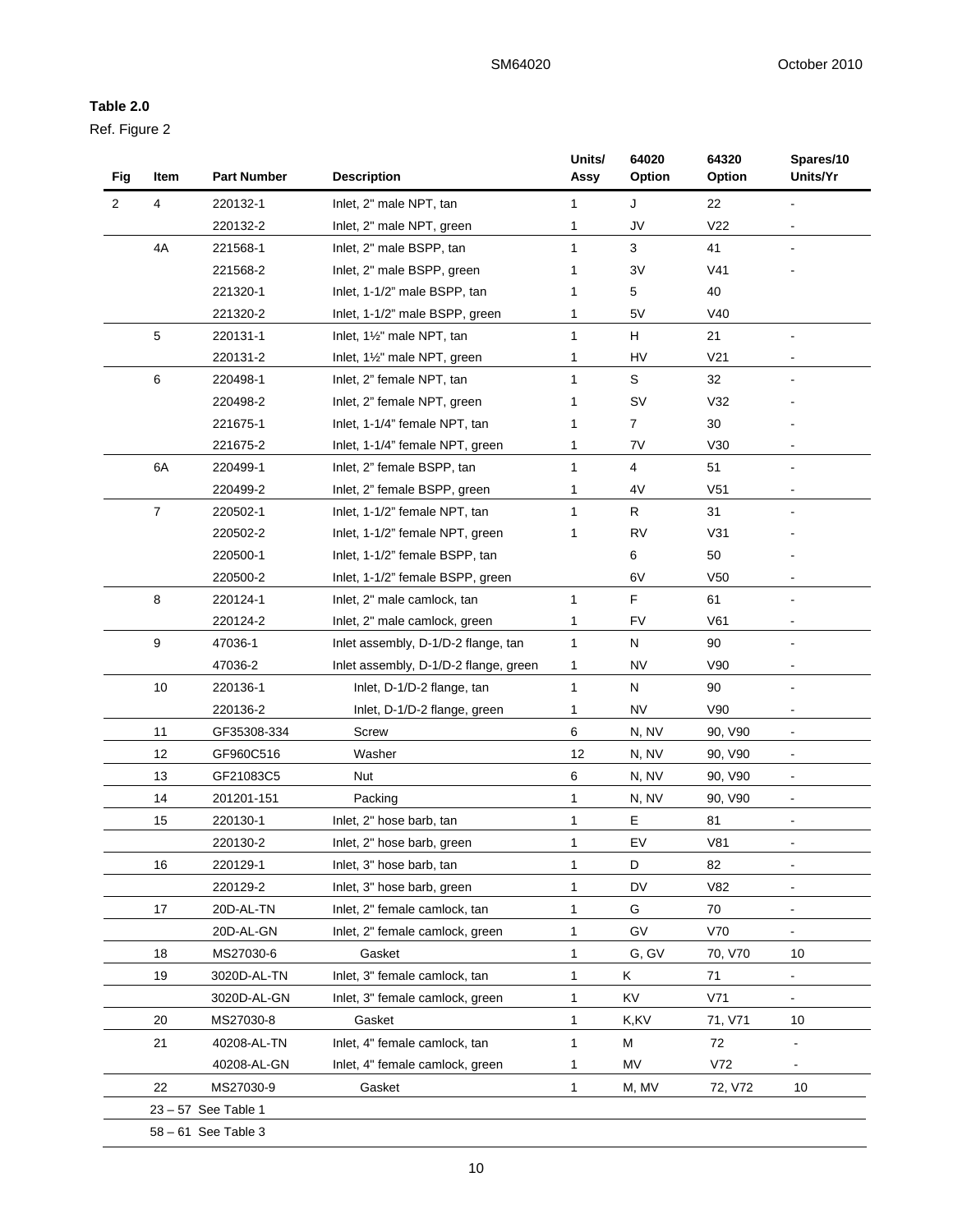| Fig            | Item | <b>Part Number</b><br><b>Description</b> |                                           | <b>Units/Assy</b> | 64020<br>Option | 64320<br>Option | Spares/10<br>Units/Yr |
|----------------|------|------------------------------------------|-------------------------------------------|-------------------|-----------------|-----------------|-----------------------|
| $\overline{2}$ | 62   | 47115-40                                 | Screen assembly - 40 mesh                 | 1                 | Α               | Α               |                       |
|                |      | 47115-60                                 | Screen assembly - 60 mesh                 | 1                 | в               | В               |                       |
|                |      | 47115-100                                | Screen assembly - 100 mesh                | 1                 | С               | С               |                       |
|                | 63   | 221517-1                                 | Inlet, 1-1/2" male camlock, tan           | $\mathbf{1}$      | $\overline{2}$  | 60              |                       |
|                |      | 221517-2                                 | Inlet, 1-1/2" male camlock, green         | 1                 | 2V              | V60             |                       |
|                | 64   | 220134-1                                 | Inlet, 3" male camlock, tan               | 1                 | Г               | 62              |                       |
|                |      | 220134-2                                 | Inlet, 3" male camlock, green             | 1                 | LV              | V62             |                       |
|                | 65   | 220137-1                                 | Inlet, 4" male camlock, tan               | $\mathbf{1}$      | P               | 63              |                       |
|                |      | 220137-2                                 | Inlet, 4" male camlock, green             | 1                 | PV              | V63             |                       |
|                | 66   | 220728-1                                 | Inlet, male flared MS33656 -16 end, tan   | $\mathbf{1}$      | X               | 45              | $\overline{a}$        |
|                |      | 220728-2                                 | Inlet, male flared MS33656 -16 end, green | 1                 | XV              | V45             |                       |
|                |      | 220582-1                                 | Inlet, male flared MS33656 -24 end, tan   | 1                 | U               | 46              |                       |
|                |      | 220582-2                                 | Inlet, male flared MS33656 -24 end, green | 1                 | UV              | V46             |                       |
|                | 67   | 220581-1                                 | Inlet, female flared -32 End, Tan         | 1                 | W               | 53              |                       |
|                |      | 220581-2                                 | Inlet, female flared -32 End, Green       | 1                 | WV              | V <sub>53</sub> |                       |
|                | 68   | 220471-1                                 | Inlet, flange per MS33786-32, Tan         | 1                 | T.              | 91              |                       |
|                |      | 220471-2                                 | Inlet, flange per MS33786-32, Green       | 1                 | TV              | V91             | $\sim$                |
|                | 69   | GF27028-11-TN                            | Dust cap, 2" male camlock, tan            | $\mathbf{1}$      | FQ              | Q61             |                       |
|                |      | GF27028-11-GN                            | Dust cap, 2" male camlock, green          | 1                 | <b>FQV</b>      | QV61            |                       |
|                | 70   | GF27028-15-TN                            | Dust cap, 3" male camlock, tan            | 1                 | LQ              | Q62             |                       |
|                |      | GF27028-15-GN                            | Dust cap, 3" male camlock, green          | 1                 | LQV             | QV62            |                       |
|                | 71   | GF27028-17-TN                            | Dust cap, 4" male camlock, tan            | $\mathbf{1}$      | PQ              | 63              |                       |
|                |      | GF27028-17-GN                            | Dust cap, 4" male camlock, green          | 1                 | PQV             | QV63            | $\blacksquare$        |
|                | 72   | GF27029-11-TN                            | Dust cap, 2" female camlock, tan          | 1                 | GQ              | Q70             |                       |
|                |      | GF27029-11-GN                            | Dust cap, 2" female camlock, green        | 1                 | GQV             | QV70            |                       |
|                | 73   | GF27029-15-TN                            | Dust cap, 3" female camlock, tan          | 1                 | KQ              | Q71             |                       |
|                |      | GF27029-15-GN                            | Dust cap, 3" female camlock, green        | 1                 | KQV             | QV71            |                       |
|                | 74   | GF27029-17-TN                            | Dust cap, 4" female camlock, tan          | $\mathbf{1}$      | MQ              | Q72             |                       |
|                |      | GF27029-17-GN                            | Dust cap, 4" female camlock, green        | 1                 | <b>MQV</b>      | QV72            | $\blacksquare$        |
|                | 75   | 221244-1                                 | Inlet, 4" hose barb, tan                  | $\mathbf{1}$      | 1               | 83              |                       |
|                |      | 221244-2                                 | Inlet, 4" hose barb, green                | 1                 | 1 <sub>V</sub>  | V83             |                       |
|                | 76   | 221138-1                                 | Inlet, 3" female NPT, tan                 | 1                 | Y               | 34              |                       |
|                |      | 221138-2                                 | Inlet, 3" female NPT, green               | 1                 | YV              | V34             |                       |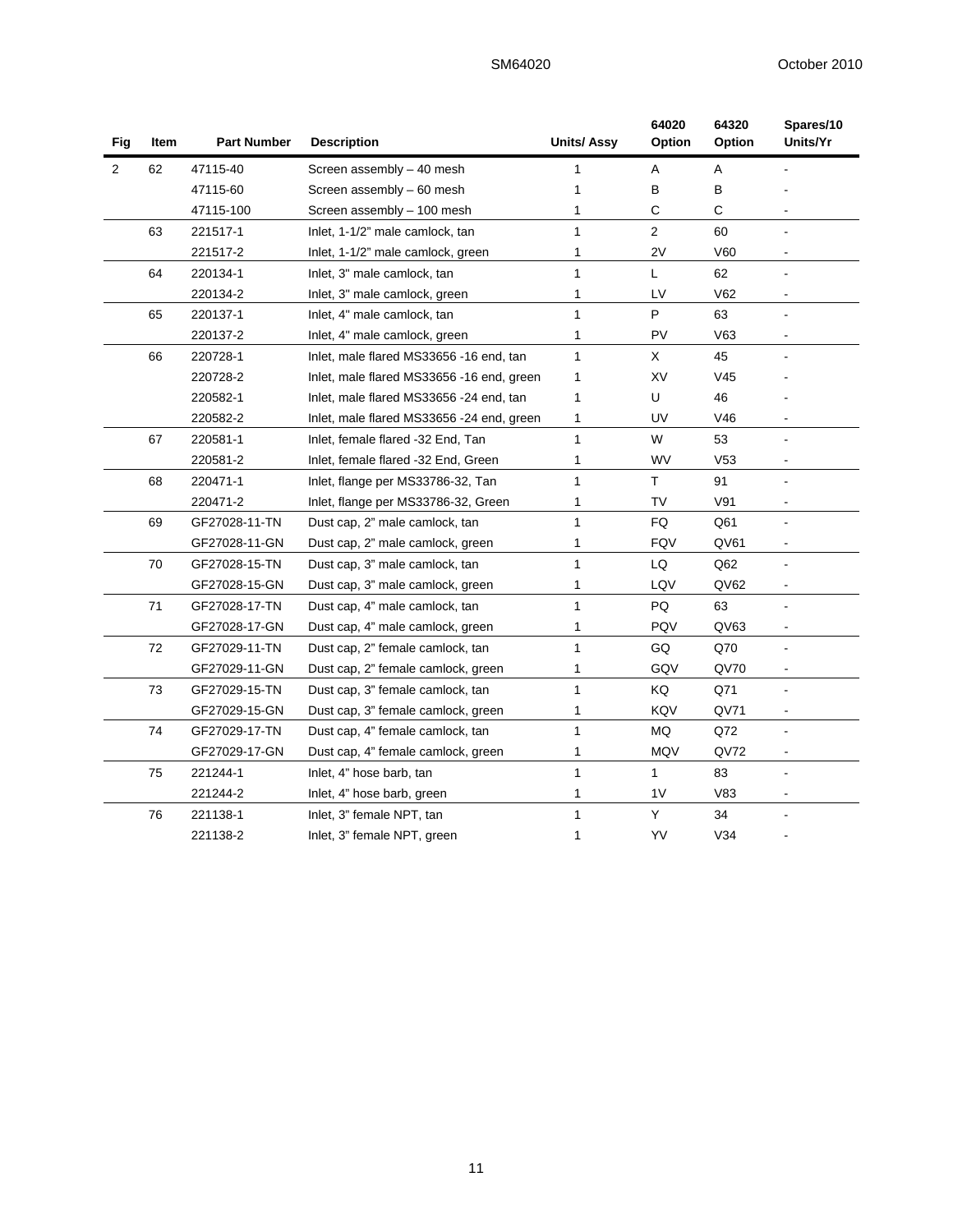| Table 3.0     |  |
|---------------|--|
| Ref. Figure 3 |  |

| Fig. | Item | Part Number | Description  | Units/<br>Assy | Option  | Spares/10<br>Units/Yr    |
|------|------|-------------|--------------|----------------|---------|--------------------------|
| 3    | 58   | 220166-1    | Elbow, tan   | 1              | 64023D  | $\overline{\phantom{a}}$ |
|      |      | 220166-2    | Elbow, green | 1              | 64023DV | $\blacksquare$           |
|      | 59   | 220165-1    | Tee, tan     | 1              | 64022D  | $\overline{\phantom{a}}$ |
|      |      | 220165-2    | Tee, green   | 4              | 64022DV | $\blacksquare$           |
|      | 60   | 220168-1    | Cross, tan   | ۸              | 64030D  | $\overline{\phantom{a}}$ |
|      |      | 220168-2    | Cross, green |                | 64030DV | $\overline{\phantom{a}}$ |
|      | 61   | 220167-1    | "Y", tan     | 4              | 64029D  | <b>.</b>                 |
|      |      | 220167-2    | "Y", green   | 1              | 64029DV | $\overline{\phantom{a}}$ |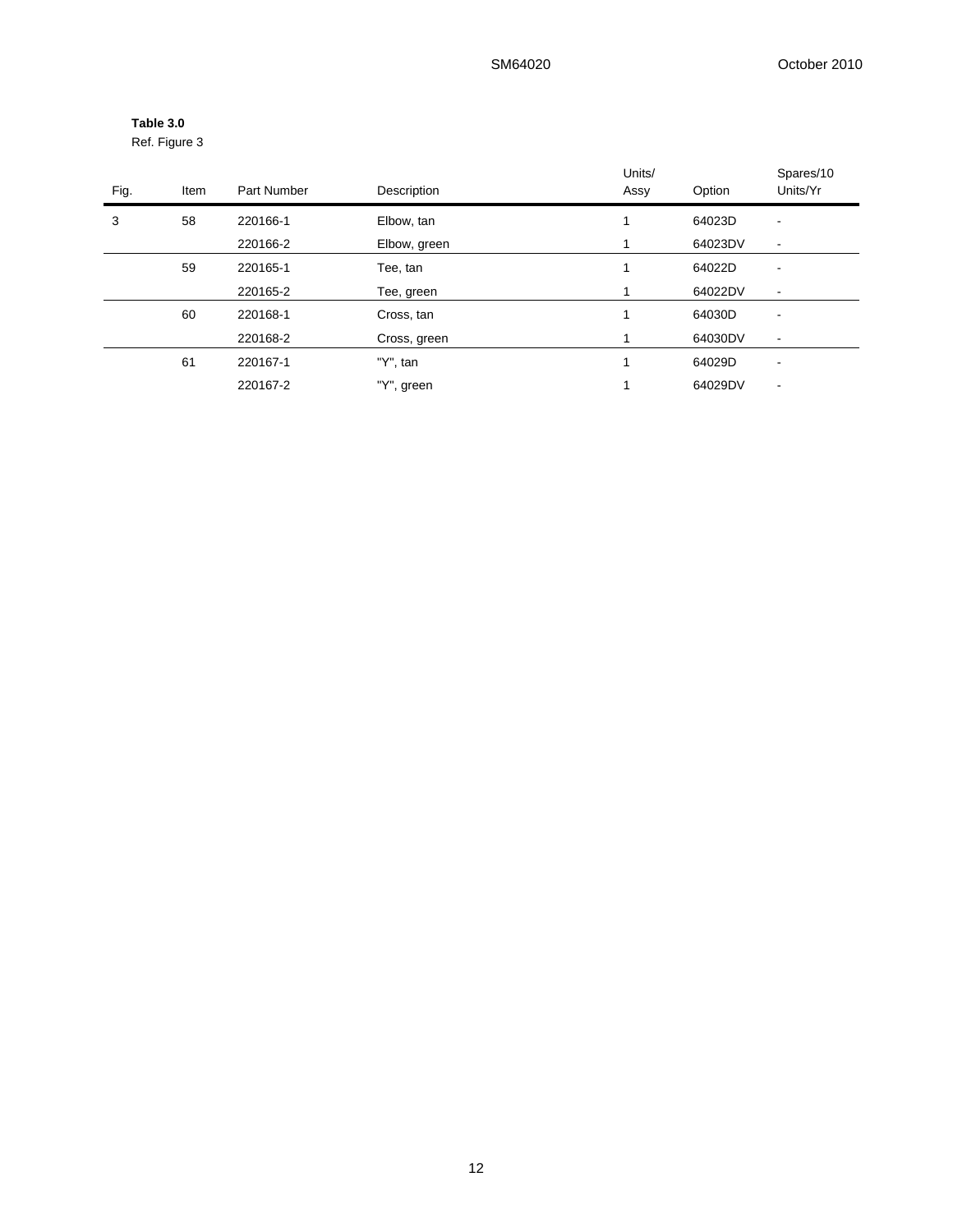

**Figure 1**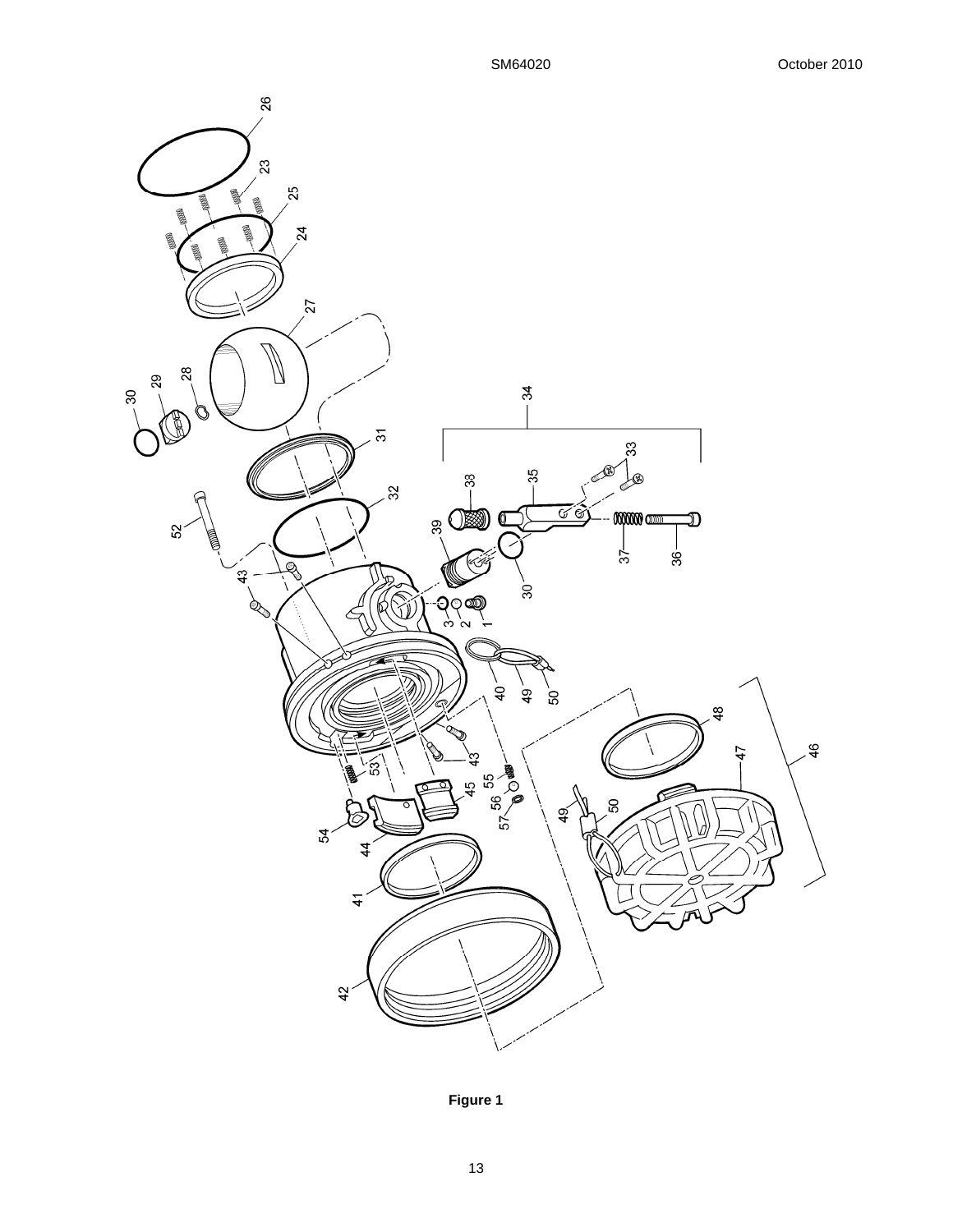

**Figure 2**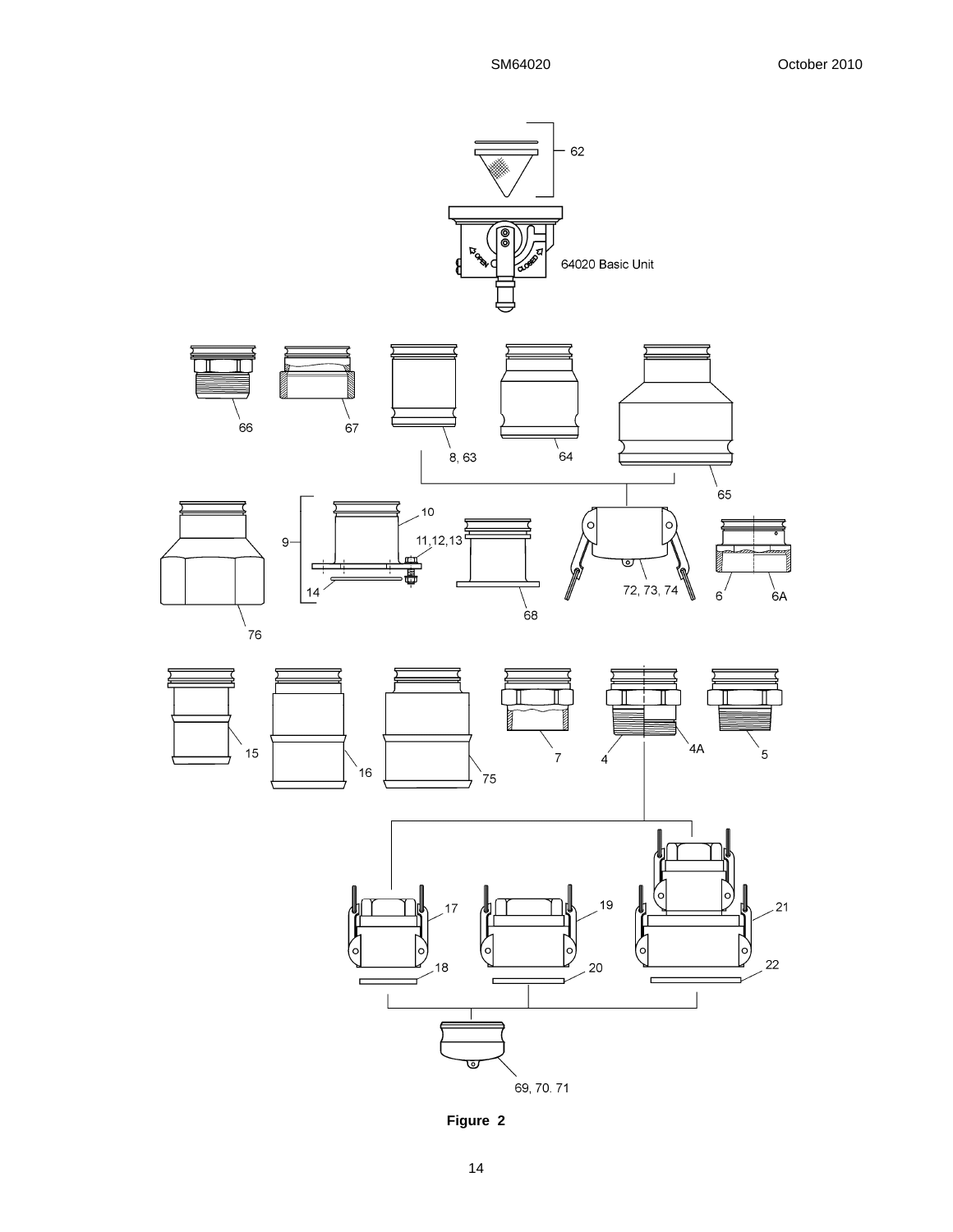





**Figure 3**